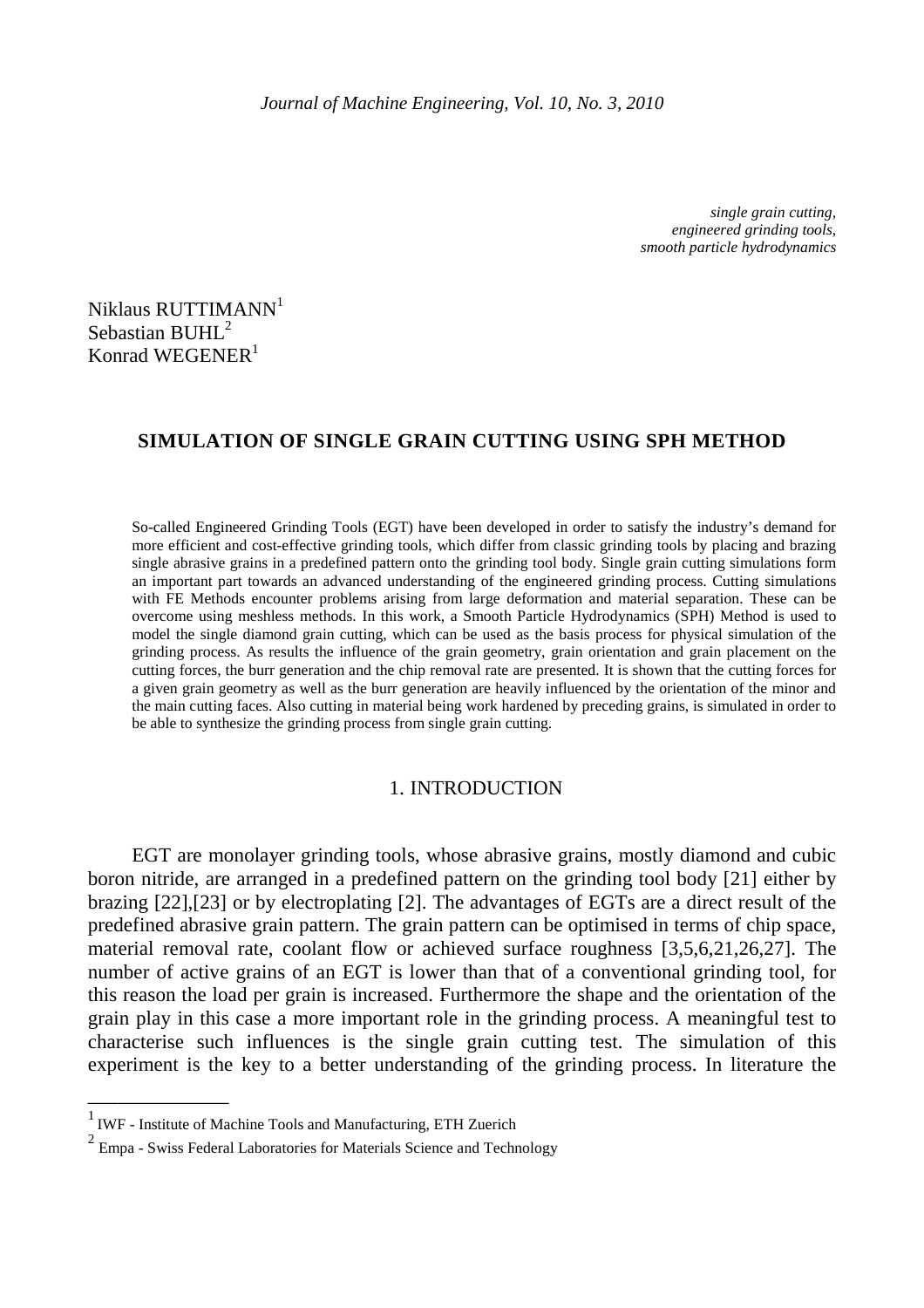points of interest are the chip formation mechanism [4],[18], the cutting forces [18] as well as the effect of the grain shape [15].

The grinding process with EGTs can be viewed as a collection of single grain cutting processes, interacting with other grains, the grinding tool, the machine tool and the work piece. The simulation of such a model is hampered by several problems. One problem is the huge span of length scales; the cutting depth is typically between 0.1 and 20  $\mu$ m. On the other hand, the diamond grains have sizes from  $200$  to  $1000 \mu m$ . The grinding tools have sizes in the mm to cm range. A simulation encompassing a complete grinding tool with a sufficiently fine discretisation to capture the necessary details around the cutting edge is therefore computationally too large for current computers. Tool simulations rely on analytical or empirical predictions for single grain forces [8].

The process on the single grain level can be separated into different parts; a rubbing phase, where the effects of friction, heat and elastic deformation of the workpiece are in focus, a ploughing phase, where material is deformed plastically but not removed as chip, and a cutting phase, where material is removed as chip, analogous to metal cutting with negative rake angles.

A detailed study of the material removal process necessitates the separation of the single grain from the overall grinding process to keep computational cost manageable. The state of the art tools to simulate metal cutting processes are Finite Element Methods (FEM, FE-methods). An overview over microscale single grain modelling and simulation can be found in [8] and newer works in [19],[20]. The majority of the publications use 2D FE-models [8],[17],[20] to modell the cutting phase and simulate forces and chip morphology. 3D FE-models are mostly used for the rubbing and ploughing phases [19]. This is due to the computational cost associated with simulating three-dimensional cutting processes using FEM.

The handling of large deformations and material separation poses a problem to classical FEM, which has to be circumvented using additional algorithms like Arbitrary Lagrange Euler (ALE) or adaptive mesh refinement algorithms, which are computationally expensive. Possible solutions are meshless or meshfree methods, which do not need a mesh to discretise a body and therefore have a metric that is attached to one single material element.

The Smoothed Particle Hydrodynamics (SPH) method used in this paper is the first meshless method and was developed by [14],[16] in 1977. The method was first used for metal cutting simulations in 1996 [10]. With the implementation of SPH in the commercial FE-Software LS-DYNA [9] the method became available to a wider audience. Since 2006, several works concerning the usage of SPH in metal cutting have been published  $[7]$ , $[12]$ , $[24]$ , showing the utility of the method.

The goal of this work is to show the utility of simulating microcutting processes using SPH, analyse the influence of grain geometry, grain orientation and grain placement on the resulting cutting forces, the burr generation and the chip removal rates. The material presented here is part of the ongoing research efforts at IWF and EMPA to develop more efficient EGTs.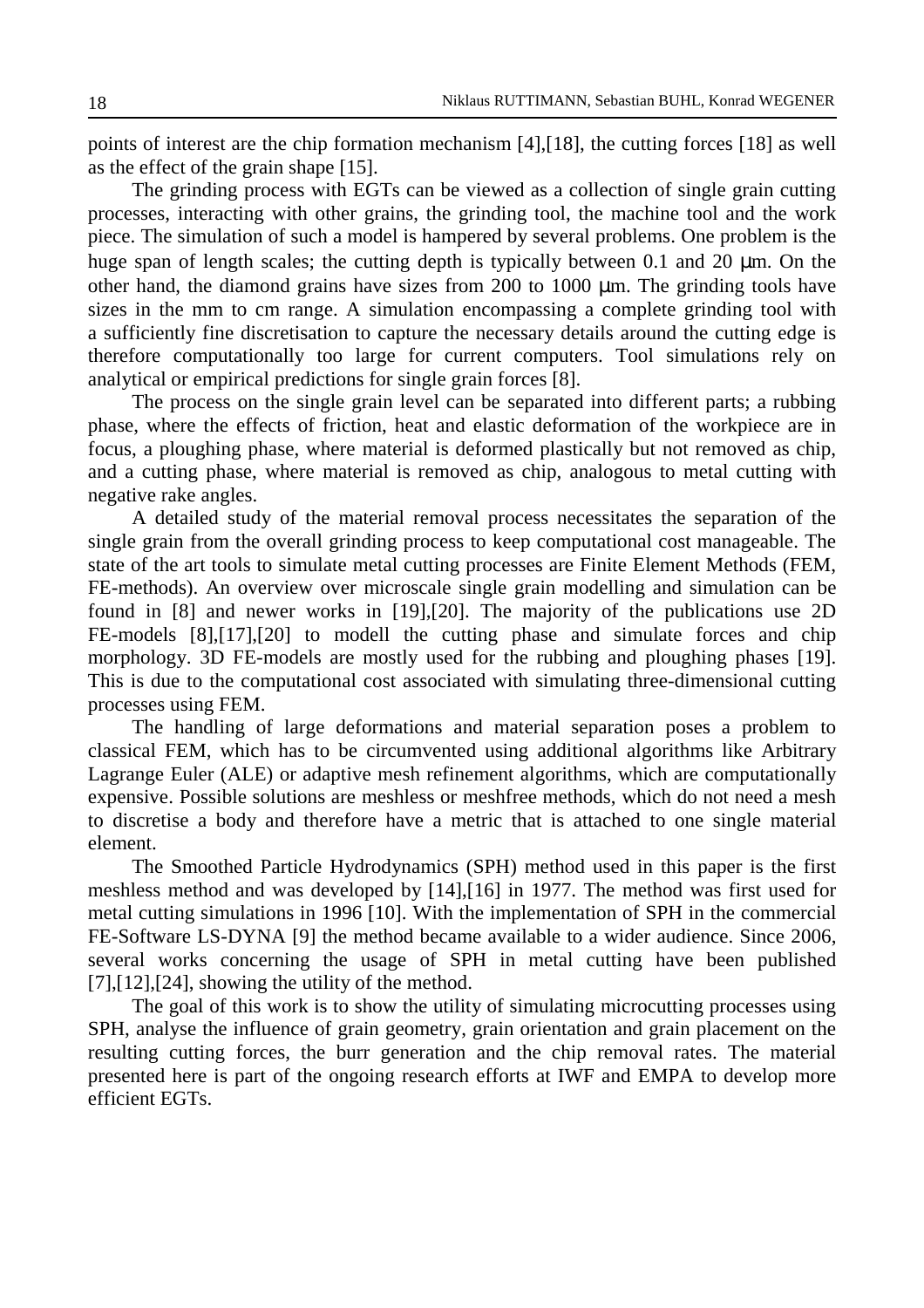## 2. SMOOTH PARTICLE HYDRODYNAMICS

The basic approach of the SPH Method is to discretise a body with a cloud of points instead of an ordered mesh grid as in the case of FE-Methods. The field variables are represented by an integral expression over a finite domain  $\Omega$ :

$$
f(x) = \int_{\Omega} f(x')W(x - x', h)dx'
$$
 (1)

x is the coordinate of the node of interest, x' is the coordinate of an arbitrary point in the domain,  $W(x-x',h)$  is a weight or smoothing function and h is the smoothing length that defines the size of the domain that is used to approximate  $f(x)$ . Eq. 1 can be approximated by a summation expression:

$$
f(x) \approx \sum_{j=1}^{N} \Delta V_j f(x_j) W(x - x_j, h)
$$
  

$$
f(x) \approx \sum_{j=1}^{N} \frac{m_j}{\rho_j} f(x_j) W(x - x_j, h)
$$
 (2)

with  $\Delta V_j$  the represented volume,  $m_j$  the mass and  $\rho_j$  the density. This step transforms the continuous integral in Eq. 1 into a discrete expression that only uses a selection of points at the coordinates  $x_j$ . As the SPH method uses a cloud of points  $x_i$  to represent a body, we approximate the field function at those nodes  $x_i$  according to:

$$
f(x_i) \approx \sum_{j=1}^{N} \frac{m_j}{\rho_j} f(x_j) W(x_i - x_j, h)
$$
 (3)

Eq. 3 shows that a field at any given coordinate can be approximated as the weighted average of nodal values in a distance shorter than the smoothing length, as shown in Fig. 1. These nodes are called neighbour- or support nodes and the domain containing these nodes is the support or smoothing domain.



Fig. 1. Meshless Continuum with Weight Functions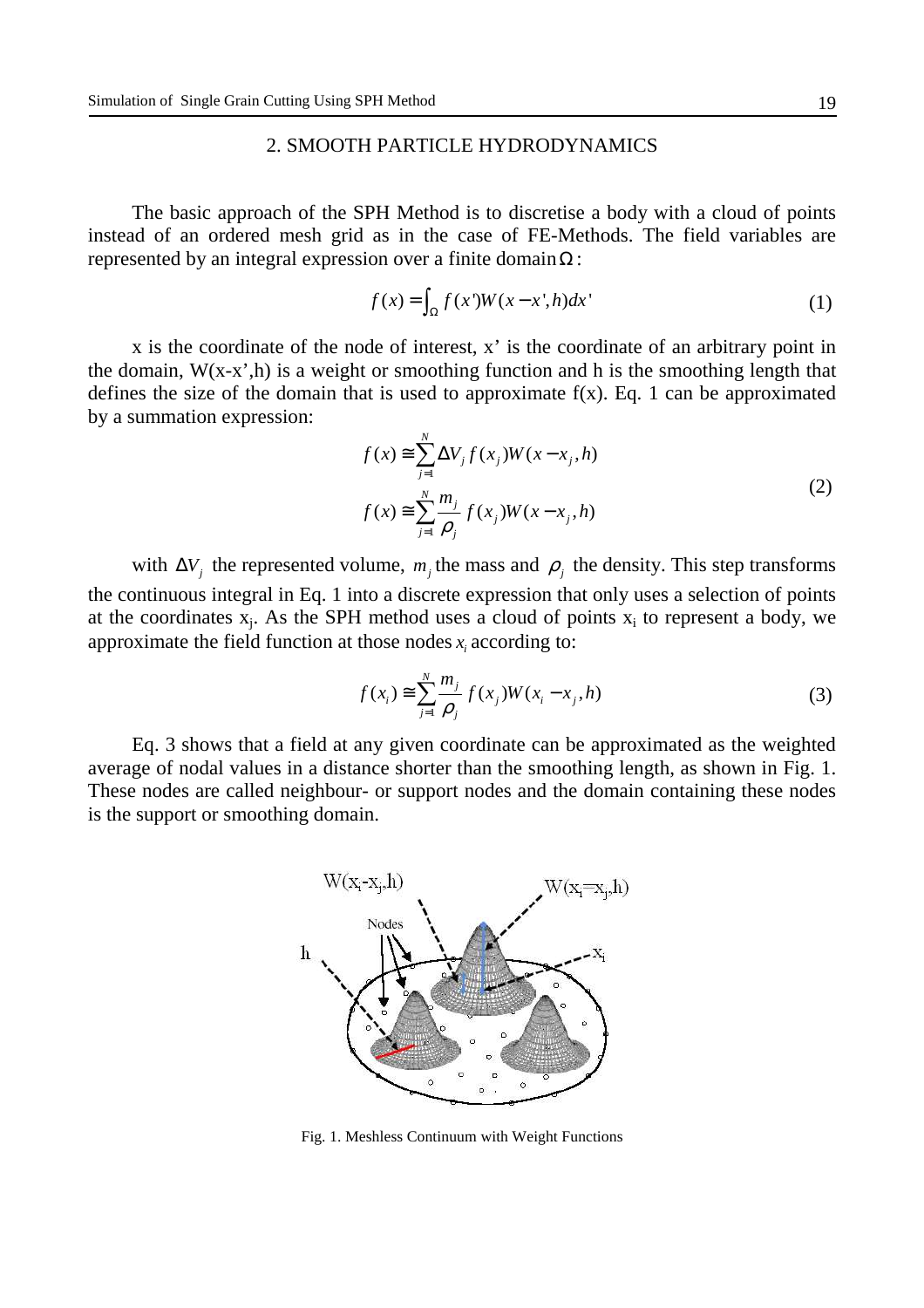The weight, smoothing or kernel function  $W(x - x)$  scales the contribution of a support node to the field values depending on the distance between the nodes. The choice of the weighting is up to the user. Historically, Gaussian functions were used, though the current consensus favours spline functions like the cubic B-spline [9]:

$$
W(x - x', h) = W(u, h) = \frac{1}{h(u)^d} \theta(u)
$$
 (4)

where d is the number of dimensions and h is the so called smoothing length, which depends on the nodal distances and time.

$$
\theta(u) = C \times \begin{cases}\n1 - \frac{3}{2}u^2 + \frac{3}{4}u^3 & \text{for } u \le 1 \\
\frac{1}{4}(2 - u^3) & \text{for } 1 \le u \le 2 \\
0 & \text{for } u > 2\n\end{cases}
$$
\n(5)

where C is a constant of normalization. There are no strict rules, regulating which weight function has to be to chosen. In effect, any function can be used, which fulfils the following properties [13]:

- − W(x-x',h) decreases monotonically with increasing x-x'.
- − W(x-x',h) is always equal or larger than zero
- − W(x-x',h) is compact, i.e. weighting function is zero outside of the support area.
- − The integral of W(x-x',h) over support area is unity.

The SPH approximation of the derivative  $\nabla f(x)$  of a function  $f(x)$  can be derived by replacing  $f(x)$  with  $\nabla f(x)$  in Eq. 1 [13], leading to the term:

$$
\nabla f(x) = -\int_{\Omega} f(x') \cdot \nabla W(x - x', h) dx'
$$
  
resp. 
$$
\nabla f(x_i) = -\sum_{j=1}^{N} \frac{m_j}{\rho_j} f(x_j) \cdot \nabla W(x - x_j, h)
$$
 (6)

with the derivative  $\nabla W(x-x',h)$ :

$$
\nabla W(x_i - x_j, h) = \frac{x_i - x_j}{h} \frac{\partial W}{\partial h}
$$
 (7)

This means that the derivative of a SPH representation is approximated by weighting the support nodes with the derivative of the weight function  $W(x-x), h$ ).

While the SPH method is robust to large deformation, several problems can be encountered:

1. The SPH approximation leads to field values which in general differ from the nodal values at the same coordinate, i.e. the field values are not interpolated. This poses a problem in the imposition of essential boundary conditions, because it is not possible to directly assign the boundary conditions on the nodes. The available solutions are case dependant and can lead to numerical instabilities or inaccurate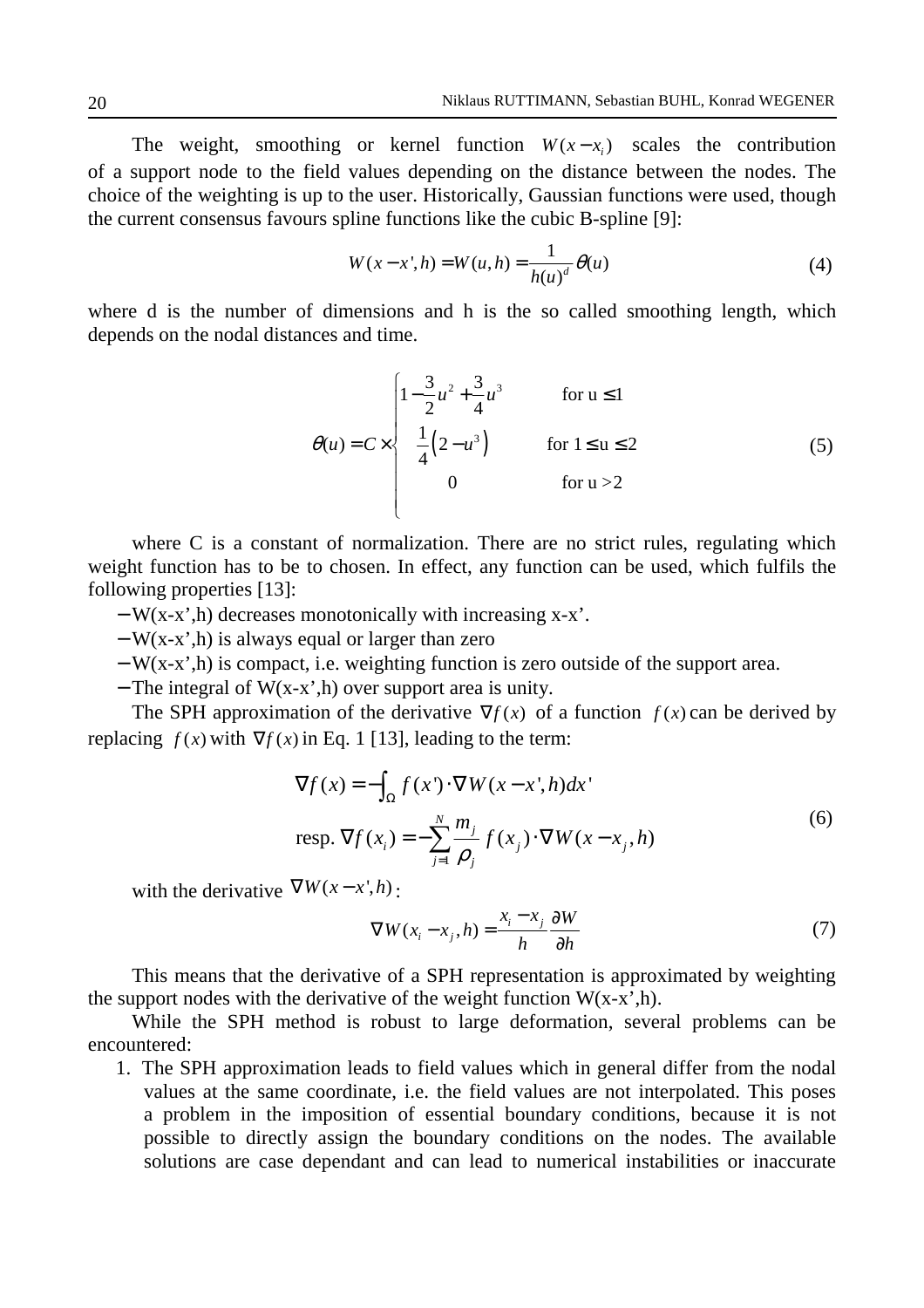results.

- 2. Bodies are discretised by nodes, which are placed inside the body, but not directly on the boundaries. The surfaces are therefore not exactly modelled, but rather approximated by the field approximations. In the case of LS-DYNA, the original boundaries are completely disregarded and contact is calculated directly on the SPHnodes.
- 3. In contrast to a structured mesh, where the nodes have defined connections to the other nodes, no such connection exists with SPH-nodes. Nodes that have been separated from the rest of the body can reattach as soon as other nodes come within the smoothing range of their weighting functions.

## 3. EXPERIMENTAL SETUP

For the experimental part a single diamond grain is brazed onto a stainless steel pin. The synthetic diamond grain has the size D851. In Fig. 2b the brazed single diamond grain pin can be seen. The positioning of the brazed steel pin, i.e. the orientation of the diamond, towards the cutting direction is managed using an optical light microscope (cf. Fig. 2a). Afterwards the pin is mounted in the spindle of a conventional CNC milling machine, as shown in Fig. 2c. The single diamond grain pin mounted in the spindle moves across the work piece of 90MnCrV8 steel and scratches into it. The cutting speed was 0.18 m/s. Instead of being fully even the workpiece was slightly tilted, which in turn led to a gradual increase in cutting depth and therefore also in cutting force. During the scratch creation the values of the cutting, the normal and the tangential force were recorded with a Kistler dynamometer MiniDyn 9256C1. By means of the white-light interferometry microscope Zygo NV5000 the scratch topography was determined for obtaining information about scratch profile, cutting area and cutting depth.



Fig. 2. Test Setup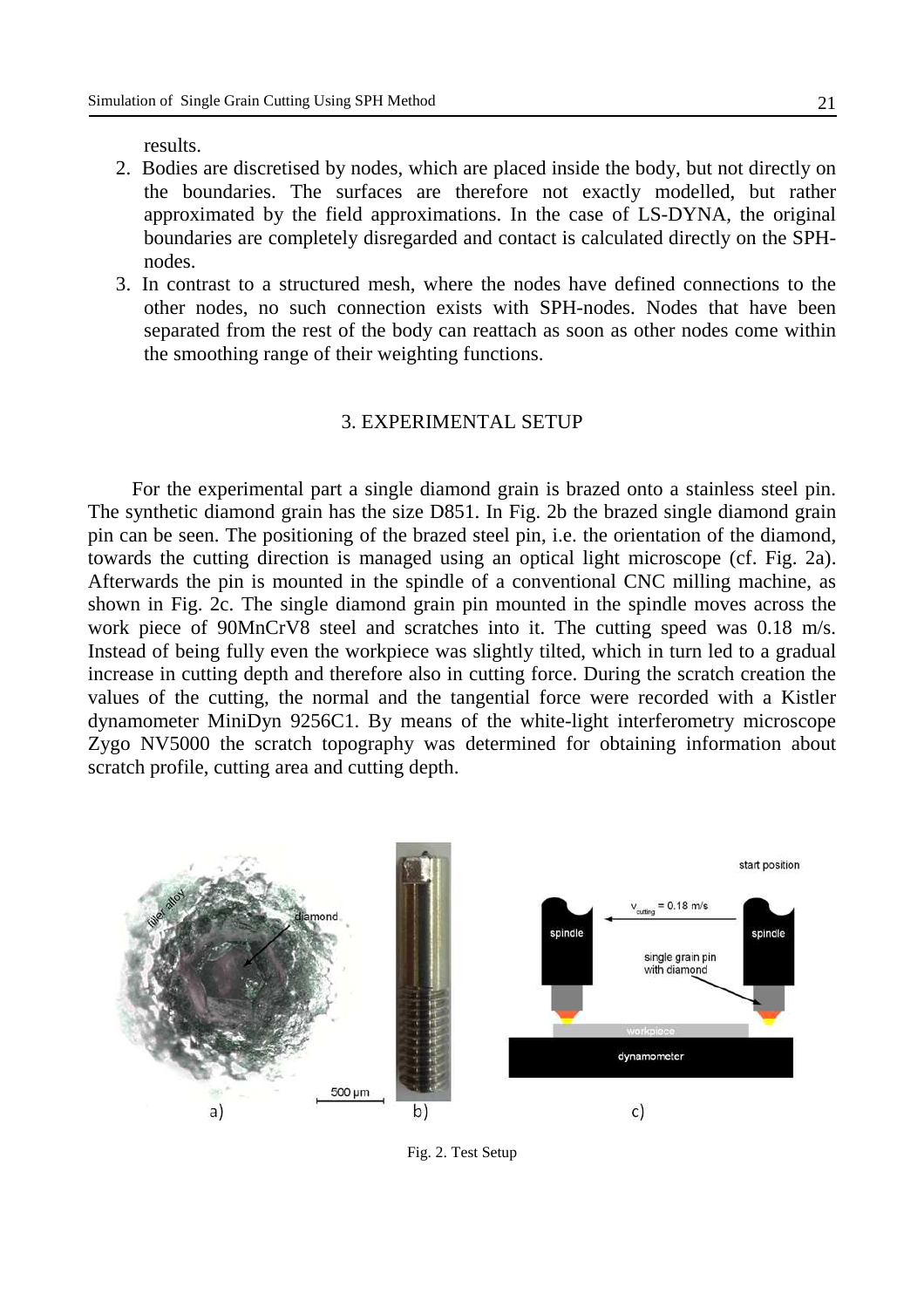## 4. MODELLING OF SINGLE GRAIN CUTTING

The cutting test set-up presented a design challenge in the form of the ratio of the involved length scales. The edges of the diamond are 50 to 100 times longer than the depth of cut, ranging from 0.5 to 10 µm. For a faithful representation of the problem geometry, one has either to generate a huge amount of nodes, to decrease the node density and thereby the accuracy or scale the problem geometry. Due to the linear dependence of the cutting force on the chip width, a scaling of the diamond geometry perpendicular to the cutting direction has been chosen. In this case, the diamond edges are scaled down to an edge length of 50 µm. The validation simulations using cubic grains showed no significant influence on the scaled cutting forces.

The used diamond shapes are shown in Fig. 3. The geometries 3a and 3b show a hexa-octoedric diamond which was also used in the experiments. In case 3a, the diamond is placed on a hexahedral face with a rectangular face as the main cutting face. In case 3b, the grain is placed on the rectangular face. The cube in Fig. 3c is used for multiple grain cutting simulations due to lower computational cost.



Fig. 3. Cutting Grain Geometry

The work piece is modelled with a length  $L_{WP}$  of 0.5 mm, a height  $H_{WP}$  of 0.03mm and a width  $W_{WP}$  of 0.2 mm. The work piece is discretised with a mesh density of  $8.10^6$ nodes/mm<sup>3</sup> for cubes with zero pitch angle, respectively  $64 \cdot 10^6$  nodes/mm<sup>3</sup> for surfaces with a rake angle larger than zero. The cutting depth  $D$  is chosen as 10  $\mu$ m. The simulation setup can be seen in Fig. 4.

In order to model the high strains and strain rates in the cutting process a Johnson-Cook Material Model [11] is chosen:

$$
\sigma_{y} = \left(A + B \cdot \overline{\varepsilon}_{pl}^{n}\right) \cdot \left(1 + C \cdot \ln\left(\frac{\overline{\dot{\varepsilon}}}{\overline{\dot{\varepsilon}}_{0}}\right)\right) \left(1 - \left[\frac{T - T_{ref}}{T_{melt} - T_{ref}}\right]^{m}\right) \tag{8}
$$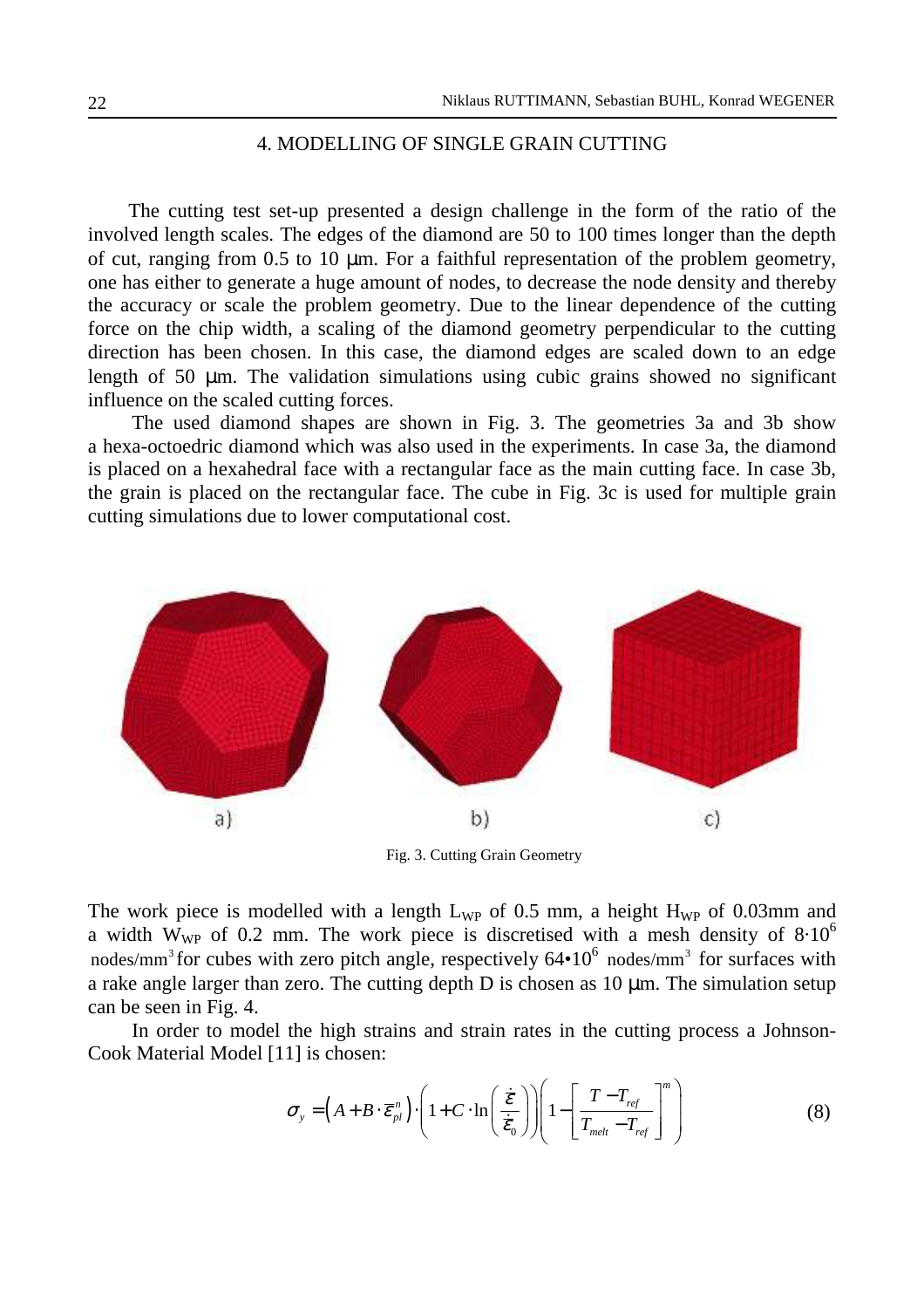where  $\sigma_y$  is the yield stress,  $\bar{\varepsilon}_{pl}$  is the equivalent plastic strain,  $\dot{\bar{\varepsilon}}$  and  $\dot{\bar{\varepsilon}}_0$  are the actual and reference effective strain rate and  $T_{ref}$  and  $T_{melt}$  are the reference and the melting temperature of the material, respectively. Due to the low experimental cutting speeds, and therefore low friction heat temperature effects on the yield stress are discarded.



Fig. 4. Simulation Setup

A simple linear equation of state using the bulk modulus is used to model the connection between strain and pressure.

The Johnson Cook model also includes damage, which is used in the simulation of multiple grain cutting. The evolution equation for the damage variable is:

$$
\varepsilon_{f} = \left[ D_{1} + D_{2} \cdot \exp\left(D_{3} \frac{p}{\bar{\sigma}}\right) \right] \cdot \left[ 1 + D_{4} \ln \frac{\dot{\bar{\varepsilon}}_{p}}{\dot{\bar{\varepsilon}}_{0}} \right] \cdot \left[ 1 + D_{5} \left( \frac{T - T_{ref}}{T_{melt} - T_{ref}} \right) \right]
$$
(9)

where p is the hydrostatic pressure,  $\bar{\sigma}$  the equivalent von Mises stress, and D<sub>1</sub> to D<sub>5</sub> are the damage parameters, which model the influence of the strain, the strain rate and the temperature on the material failure. Rupture occurs if the accumulated  $\varepsilon_f$  over all time steps reaches unity. In the implemented SPH-Method, nodes reaching the failure limit stop to be used as support nodes, but are still present in the body. It should be noted that a failure model using meshless methods is not necessary to simulate the chip separation in metal cutting as material failure is handled by simply moving the nodes out of the smoothing distance.

As a starting point, the material parameters have been adapted from [25]. These parameters proved unsuitable, as the cutting forces were underestimated by 70%. This discrepancy is supposed to be due to the size effect at small cutting depths, which is difficult to model with common material models. To improve the material model, microhardness tests using a Vickers indenter were performed and the material parameters were fitted to the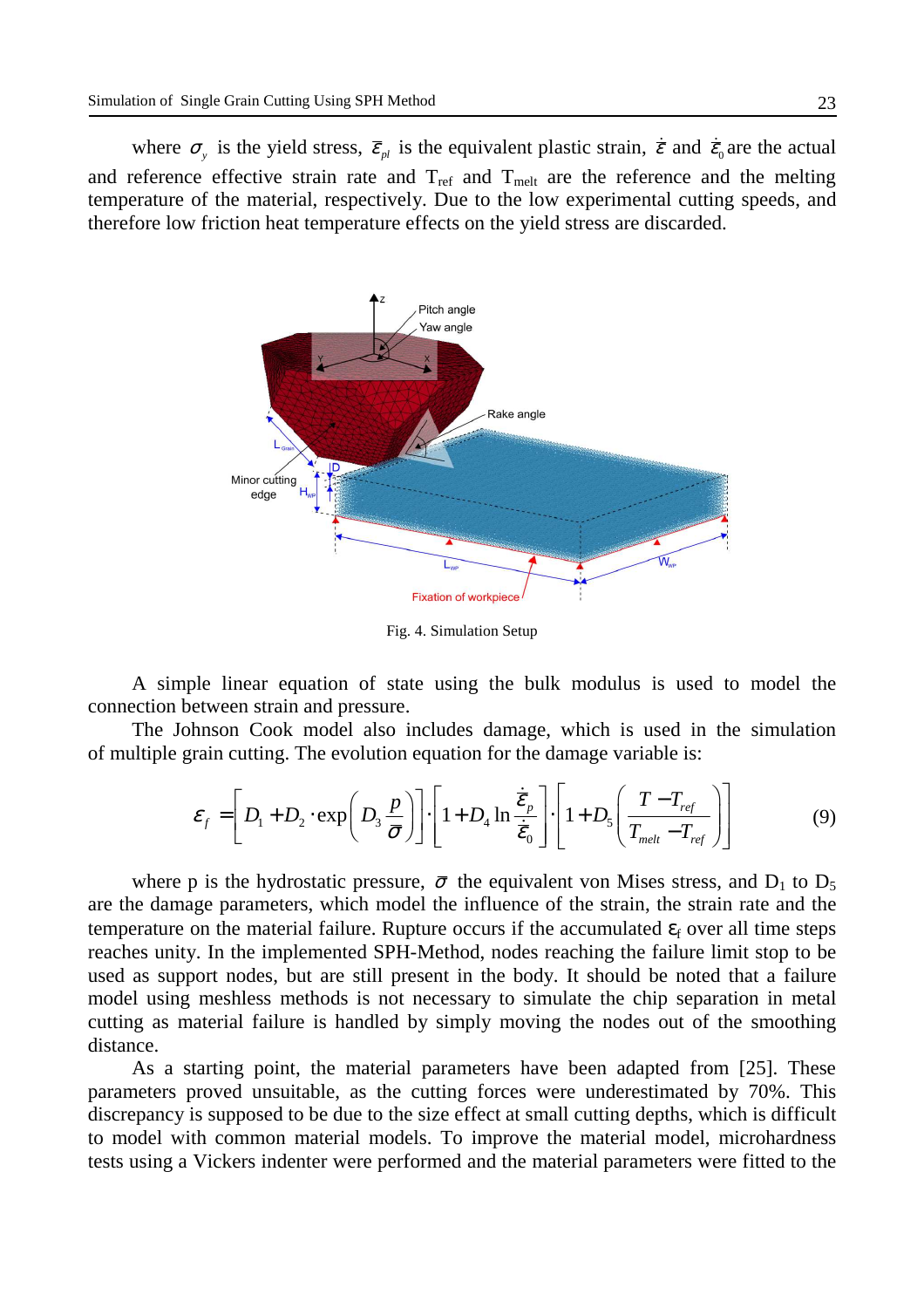test data using simulations of the indentation test. The diamond grain is modelled as rigid body with the material data used for contact calculations. All material data can be seen in Table 1.

| $E_{\text{steel}}$    | [GPa]      | 275            | n                           | $\left[ \text{-}\right]$ | 0.14    | D <sub>3</sub>       | $[\hbox{-}]$ | $-2.272$ |
|-----------------------|------------|----------------|-----------------------------|--------------------------|---------|----------------------|--------------|----------|
| V <sub>steel</sub>    | $[\cdot]$  | 0.28           |                             | $\left[ \cdot \right]$   | 0.01    | D4                   | ۸            | 0.002    |
| $\rho_{\text{steel}}$ | $[Kg/m^3]$ | 7850           | $\dot{\bar{\mathcal{E}}}_0$ | $[1/\text{sec}]$         | $10e-6$ | $E_{Diam}$           | [GPa]        | 1060     |
| A                     | [GPa]      | $\overline{4}$ | D1                          | $\left[ \cdot \right]$   | 0.05    | $V_{\text{diam}}$    | [-]          | 0.07     |
| B                     | [GPa]      | 0.5            | D <sub>2</sub>              | $\left[ \cdot \right]$   | 1.873   | $\rho_{\text{diam}}$ | $Kg/m^3$     | 3500     |

Table 1. Material parameters

# 5. SIMULATION RESULTS

The simulation approach is separated into three steps. The first step consists of the simulation of the real diamond grain geometries as a mean to validate the basic simulation setup and material data. In a second step, the influence of the yaw angle on the cutting forces, the burr generation and the chip removal rate is analysed. In a third step, simple cubic grains are used to simulate the consecutive cutting of multiple grains.

## 5.1. SIMULATION OF REAL DIAMOND CUTTING GRAINS

Two different grain placements are simulated as shown in Fig. 4a and 4b; in case 1 the diamond grain is placed on a rectangular face, in case 2 it is placed on a hexahedral face. A direct comparison of the resulting simulated and experimental forces is not possible, as the simulated diamonds have been scaled down. Instead, the Kienzle-Victor parameter  $k_c$  is used to compare the cutting forces and the ratio between the cutting and the normal force is used to assess the normal force. The Kienzle-Victor parameter is defined as the ratio between cutting force  $F_c$  and chip area  $A_c$ :

$$
k_c = \frac{F_c}{A_c} = \frac{F_c}{D \cdot b}
$$
 (10)

As shown in Fig. 5, the  $k_c$  values are underestimated in case 1 by 30%, though the general characteristic of a maximum of  $k_c$  at 22.5° has been captured.

This error may be attributed to the material modelling. It does not take the size effect, which is inherent to microcutting processes, into account. The Johnson-Cook Model, while suited to high strain and strain rate problems, has no special mechanism to cope with the size effect, and further additions to the material model may be necessary. The simulated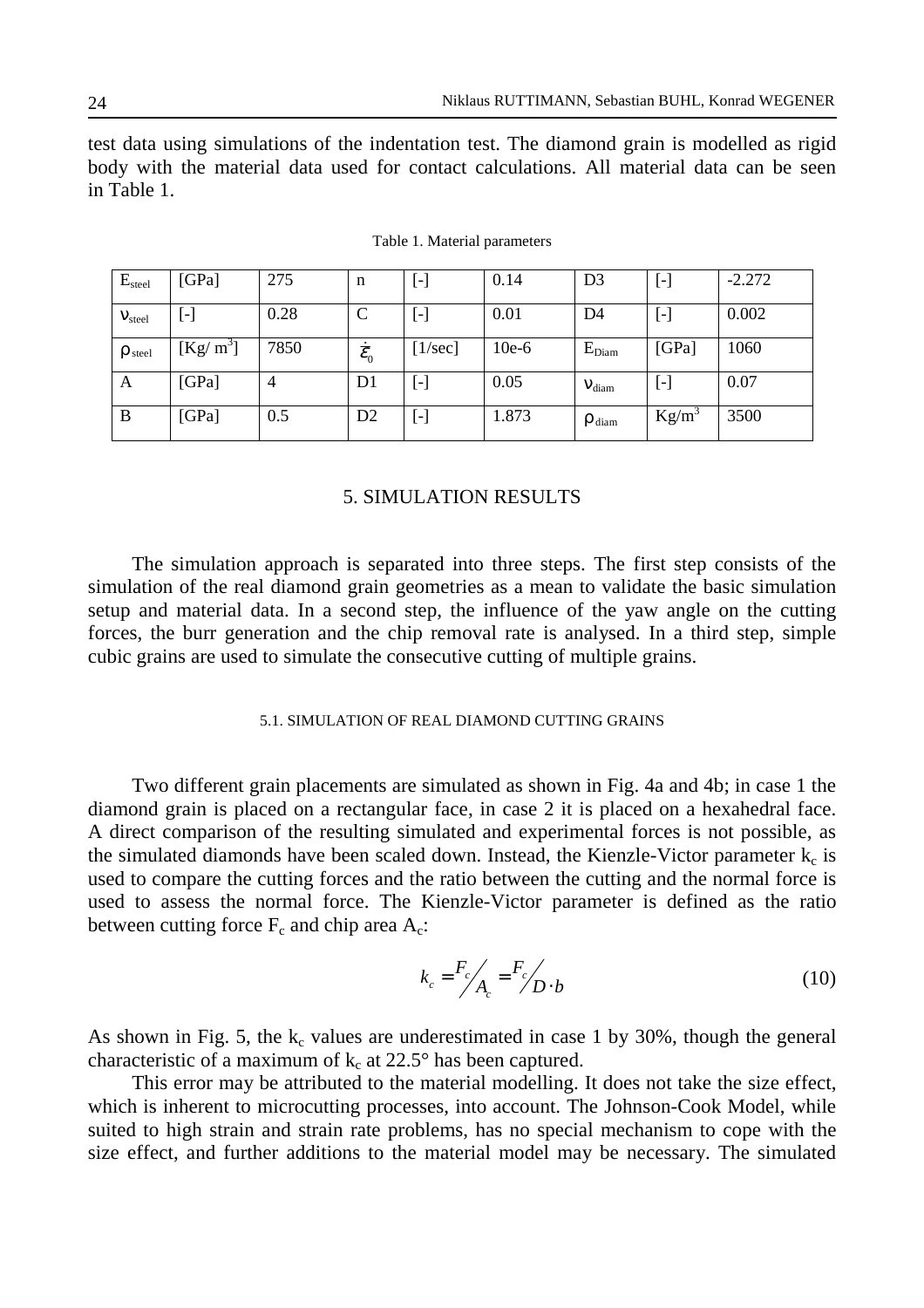cutting/normal force ratio predicted the experimental results within a few percent with exception of a yaw angle of 0°.

This may be the result of an inaccurate representation of the so called dead zone which is built up in front of the main cutting face. This dead zone, as reported by [18], is a region in front of the cutting faces with a negative rake angle below a process dependant threshold angle where the work piece material moves with the cutting edge and generates a new cutting geometry in front of the tool. It can be identified from the simulation data. As shown in Fig. 6b, the zone is characterised by high plastic strains.



Fig. 5. Simulated and Experimental kc and Cutting/Normal Force Ratio for hexa-octoedric Grain



Fig. 6. Dead zone in cutting with negative rake angles

Due to the fact that the regions of high strain can occur elsewhere on the sidewalls of the cutting groove, the plastic strain has ultimately not been used as detection criterion. Instead, the total nodal displacement Fig. 6a has been chosen as a detection criterion. The nodes with a displacement in the cutting direction larger than a critical value of  $u_x=100 \mu m$ and a displacement normal to the cutting direction of  $u_y = 10 \mu m$  are detected as nodes belonging to a dead zone. The high plastic strains which are reached in the dead zone can cause numerical instabilities due to the extremely high stresses which are induced in the material. This is a deficiency of the material model; in reality, the zone becomes practically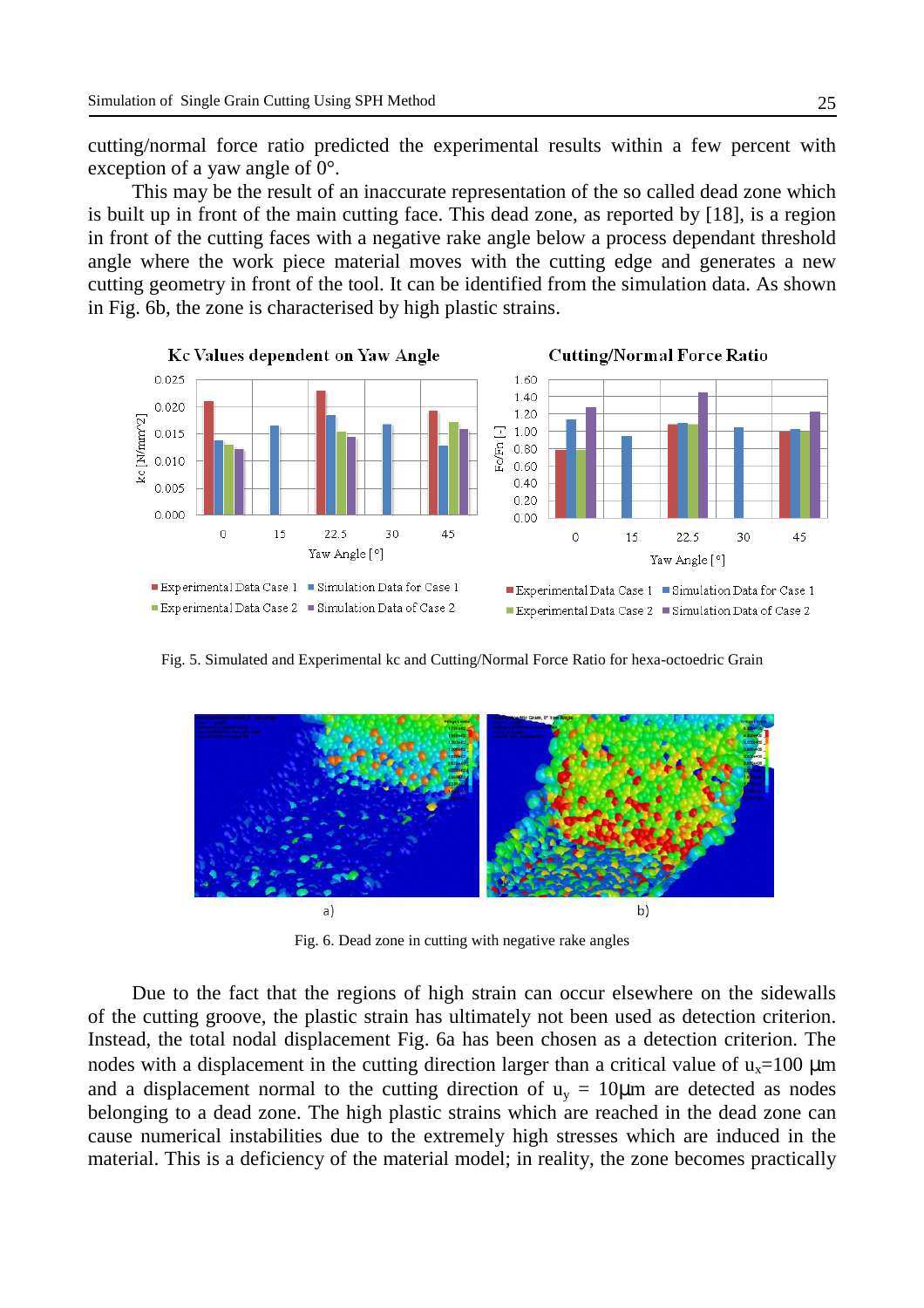rigid and forms a part of the cutting geometry, with additional material flowing around the tool and the dead zone. Due to the exponential nature of the hardening law, SPH nodes captured in this dead zone continue to harden, reaching plastic strain values above 20. A further study of the material modelling and the influence of the dead zone on the process results would be beneficial.

#### 5.2. BURR GENERATION AND CHIP REMOVAL RATE

Burrs, also referred as side ridges in [1], are formed when displaced material is not removed as a chip or pressed below the cutting grain. In this case the material is deposited on the side of the cutting groove and negatively impacts the surface quality of the work piece. In the simulations, two different mechanisms for burr generation could be observed; First, as shown in Fig. 7a, small burrs are formed on the side faces of the grain, inclined towards the groove. Due to the resulting forces, material from the sidewalls is pressed forwards and upwards and is deposited as a burr. The second mechanism, shown in Fig. 7b, works on the minor cutting faces with small yaw angles relative to the cutting direction. Instead of being cut, the material slides along the grain and is deposited as a burr behind the trailing edges.



Fig. 7. Burr Generation

Depending on the amount of material in front of the minor cutting face, the amount is several times the mass of the material deposited by the side faces of the grain. The variations of the yaw angle show a chip-burr transition at angles between 35 and 40°, though friction and the length of the minor cutting face influence this behaviour as well. The transition between burr and chip generation is not abrupt. The change is announced by a rising amount of vertical ruptures in the burr. For this given grain geometry, a grain should therefore ideally be placed in a way that avoids yaw angles below 40°. At least, the cutting face with the lowest side length should be placed as burr producing cutting face, in order to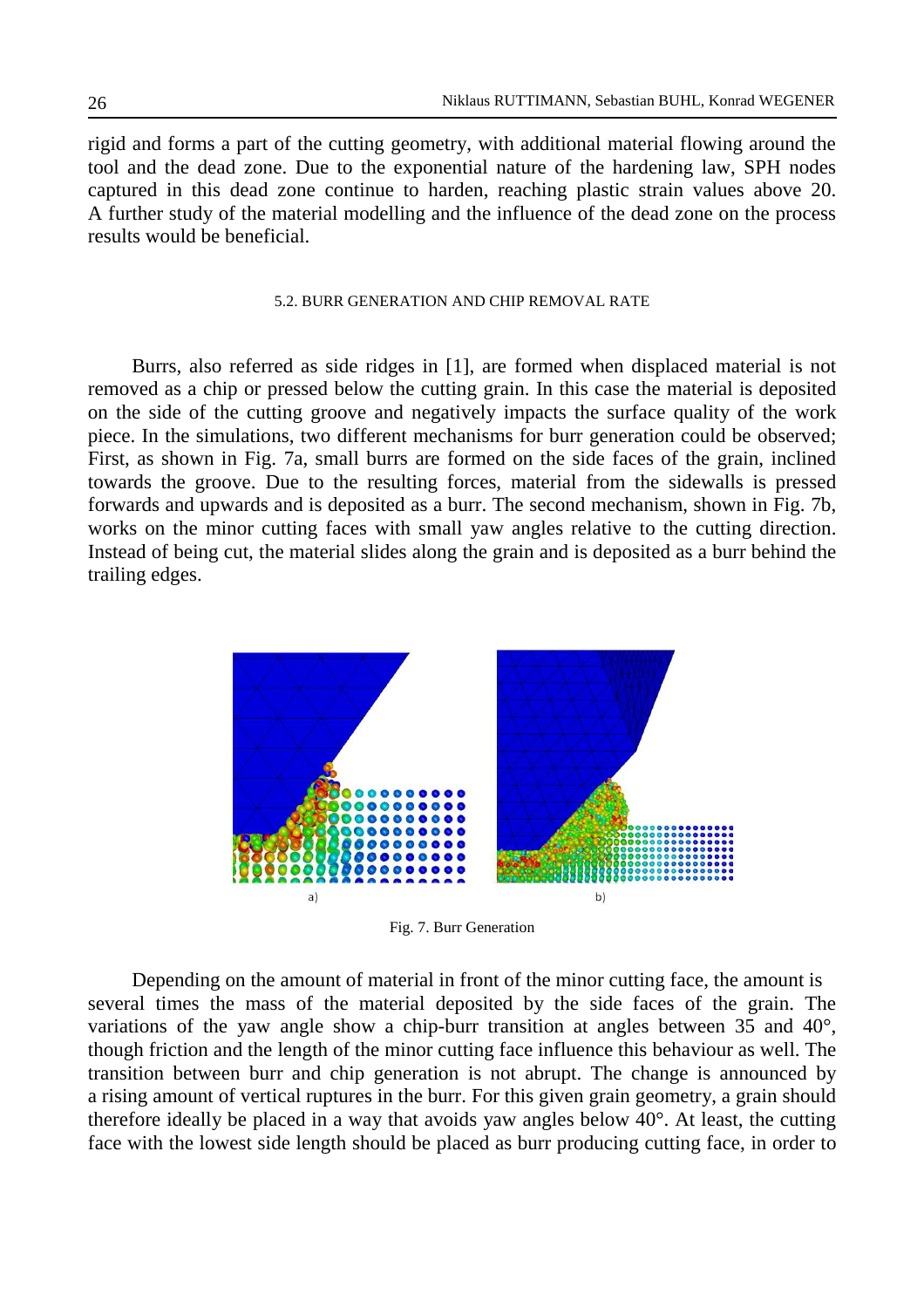minimize the amount of material deposited as burr.

By following the argumentation of the burr generation, the chip removal rate η can be postulated to be a function of the ratio of the chip producing cutting faces  $A_{CF}$  divided by the sum of all cutting faces  $A_{total}$  times the cut volume  $\dot{V}_c$ :

$$
\eta_c = A_{CF} / A_{total} \cdot \dot{V}_c \tag{11}
$$

#### 5.3. MULTIPLE-GRAIN CUTTING

This section presents the research on the interactions of multiple grains, as shown in Fig. 8. Two grains are placed in sequence with an offset perpendicular to the cutting direction from  $+25 \mu m$  to  $-10 \mu m$  overlap between the grains. In case 1, two cubic grains with zero yaw angles are used in sequence. In case 2 the leading grain has a yaw angle of 15 $^{\circ}$ . As shown in the right hand side of Fig. 8, the  $k_c$  values for the leading grain remain stable with small deviations due to numerical inaccuracies. The cutting forces for the trailing grain in case 1 remain also practically constant. For the trailing grain in case 2, a definite increase of kc is visible for a larger overlap. This is due to the deposition of a significant burr from the minor cutting face of the leading grain. The additional mass has to be moved and the higher yield stresses due to work hardening locally increase the cutting force. With a higher overlap the active cutting area of the trailing grain becomes lower, shifting the averaged  $k_c$  ratio to higher values.



Fig. 8. Multi-grain cutting configuration and forces

# 6. CONCLUSIONS

The utility of using SPH in modeling single grain cutting simulations has been shown. The consistency of the simulation results with the measured data is acceptable in the view that further work in the area of material modeling is necessary. A dead zone in the case of negative rake angles is reproduced by the simulations as well. Two different mechanisms for the formation of a burr - sidewall displacement and cutting face sliding - have been identified and the dependence of the latter on the yaw angle has been shown. There exists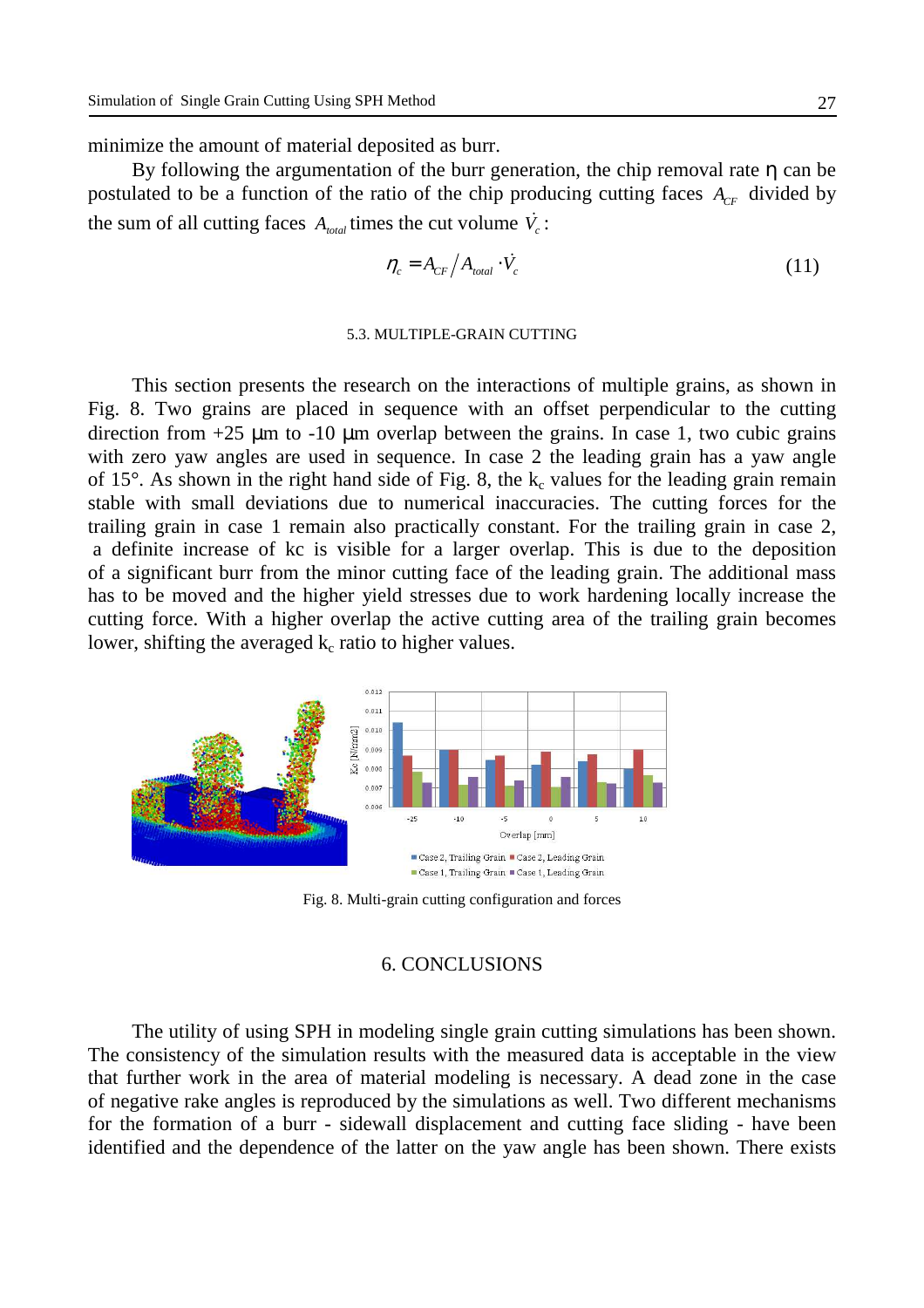a lower boundary for the yaw angle of a cutting face in order to avoid an excessive burr generation due to cutting face sliding.

In the simulation of multiple grains, the effect of the work hardened material and of the burr on the cutting behaviour of subsequent grains has been shown. The grains producing burrs not only impede the surface quality, but also increase the force necessary for the subsequent grains to cut their assigned material path.

#### REFERENCES

- [1] ABEBE M., APPL F., 1988, *Theoretical analysis of the basic mechanics of abrasive processes*, Wear 126, 251-266.
- [2] AURICH J.C., BRAUN O., WARNECKE G., 2003, *Development of a superabrasive grinding wheel with defined grain structure using kinematic simulation*, Cirp Annals-Manufacturing Technology, 52/1, 275-280.
- [3] BRAUN O., WARNECKE G., AURICH J.C., 2005, *Simulation-based development of a superabrasive grinding wheel with defined grain structure*, in *Transactions of the North American Manufacturing Research Institution of SME, 33,* 351-358.
- [4] BRINKSMEIER E., GIWERZEW A., 2003, *Chip formation mechanisms in grinding at low speeds*, Cirp Annals-Manufacturing Technology, 52/1, 253-258.
- [5] BURKHARD G., 2001, *Spanen mit definiert angeordneten Hartstoffkörnern*, VDI Verlag Düsseldorf, 591.
- [6] BURKHARD G., REHSTEINER F., 2002, *High efficiency abrasive tool for honing*, Cirp Annals-Manufacturing Technology, 51/1, 271-274.
- [7] CALAMAZ M., LIMIDO J., NOUARI M., ESPINOSS C., COUPARD D., SALAUN M., GIROTA F., CHIERAGATTI R., 2008, *Toward a better understanding of tool wear effect through a comparison between experiments and SPH numerical modelling of machining hard materials*, International Journal of Refractory Metals and Hard Materials, 27, 3.
- [8] DOMAN D., WARKENTIN A., BAUER R., 2009, *Finite element modeling approaches in grinding*, International Journal of Machine Tools and Manufacture, 49, 109-116.
- [9] HALLQUIST J. O., 2009, *LS-DYNA KEYWORD USER'S MANUALVolume I*', LSTC, Version 971, Revision 4.
- [10] HEINSTEIN M., SEGALMAN D., 1997, *Simulation of Orthogonal Cutting with Smooth Particle Hydrodynamics*, SANDIA REPORT SAND97–1961 , Sandia National Laboratories.
- [11] JOHNSON G., COOK W., 1985, *Fracture characteristics of three metals subjected to various strains, strain rates, temperatures and pressures*, Eng. Frac. Mech. 21, 33-48.
- [12] LIMIDO J., ESPINOSA C., SALAUN M., LACOME J., 2006, *A new approach of high speed cutting modelling:SPH method*, J. Phys. IV France 134, 195-200.
- [13] LIU G.R. 2009., *Mesh Free Methods: Moving Beyond the Finite Element Method,* CRC Press.
- [14] LUCY L. B., 1977, *A numerical approach to the testing of the fission hypothesis*, The Astronomical Journal 82, 1019.
- [15] MATSUO T., TOYOURA S., OSHIMA E., OHBUCHI Y., 1989, *Effect of grain shape on cutting force in superabrasive single-grit tests*, CIRP, 38/1, 323-326.
- [16] MONAGHAN J., GINGOLD R., 1977, *Smoothed Particle Hydrodynamics Theory and application to nonspherical stars*, Royal Astronomical Society 181, 543-574.
- [17] OEZEL T., ZEREN E., 2007, *Numerical modelling of meso-scale finish machining with finite edge radius tools*, I nternational Journal of Machining and Machinability of Materials 2/3-4, 451-468.
- [18] OHBUCHI Y., MATSUO T., 1991, *Force and chip formation on single-grit orthogonal cutting with shaped CBN and diamond grains*, CIRP, 40/1, 327-330.
- [19] OPOZ T. T., CHEN X., 2010, *Numerical Simulation of Single Grit Grinding*, Proc. of the 16th International Conference on Automation, Computing.
- [20] PARK H. W., LIANG S. Y., 2009, *Force modeling of microscale grinding process incorporating thermal effects*, The International Journal of Advanced Manufacturing Technology, 44, 476-486.
- [21] PINTO F.W., VARGAS G.E., WEGENER K., 2008, *Simulation for optimizing grain pattern on Engineered Grinding Tools*, Cirp Annals-Manufacturing Technology, 57/1, 353-356.
- [22] SUNG C.M., 1999, *Brazed diamond grid: a revolutionary design for diamond saws*, Diamond and Related Materials, 8/8-9, 1540-1543.